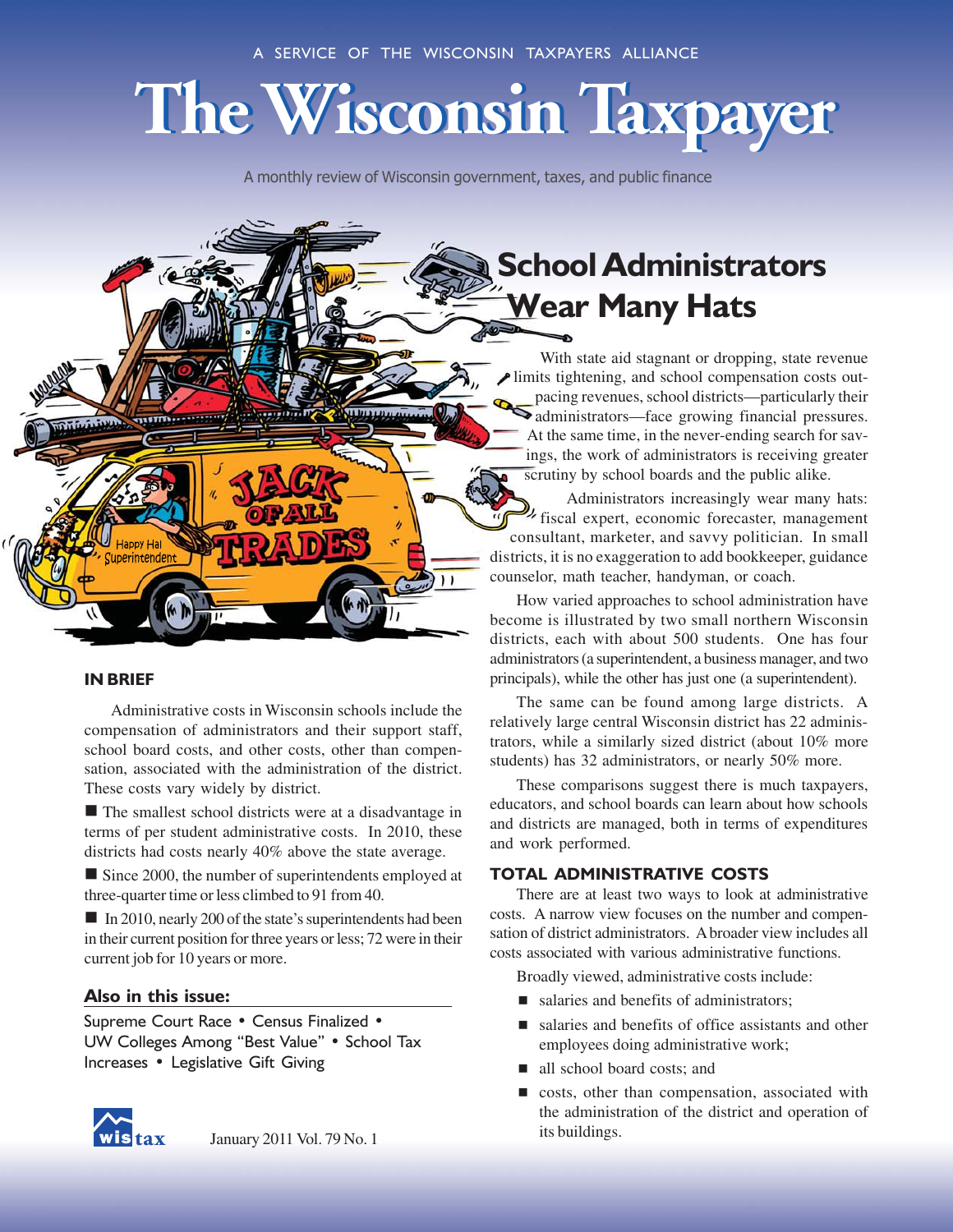



To be consistent across districts, this report uses information school districts file annually with the Department of Public Instruction (DPI). Unless otherwise noted, all figures are from the 2009-10 (2010) school year. Some of these figures are also found in *SchoolFacts*, WISTAX's annual reference book.

# Administrative Cost Overview

In total, school districts spent nearly \$800 million on administration in 2010, an average of \$913 per student. Administrative costs averaged 8.1% of operational spending (Funds 10 [general fund] and 20 [primarily special education]), which excludes debt service and food service costs.

Statewide, most administrative costs go to running schools. More than 61% of such costs was for buildinglevel administration, while less than one-quarter was for general administration (e.g., school board and district wide administration). The remaining 15% was mostly for business administration.

# Small District Disadvantage

Small districts are generally at a disadvantage when it comes to administrative expenses. The compensation of a district administrator, one or more principals, and possibly other administrators, along with the costs of other administrative functions, are spread over relatively few students (raising per student costs) and generally consume a larger share of a relatively small budget. Figure 1 shows how administrative costs—both per student and as a share of spending—generally decline as district enrollment increases.

Wisconsin's smallest districts, those with fewer than 500 students, had average administrative costs of \$1,273 per student, or 10.3% of their operational spending. For these districts, the per student amount was 39.4% above the state average (\$913). Districts with enrollments of 500 to 999 had lower per student costs (\$1,118 for those with fewer than 750 students and \$1,051 for those with more). but both still remained more than 15% above average.

Average costs generally declined with district size, reaching \$791 per student and 7.3% of operational spending for districts with 4,000 to 9,999 students. For these districts, average administrative costs were 13.4% below the statewide norm.

# Total Administrative Costs by District

*Small Districts.* While average administrative costs were high for small districts and low for large ones, there were exceptions, particularly among the state's smallest districts. Of those, five had administrative costs per student below the state average: Belmont (\$706), Neosho J3 (\$737), Gilman (\$789), Richfield J1 (\$875), and Lake Country (\$907). Another 12 districts had costs under \$1,000 per student.

How were these districts able to keep administrative costs low? While several factors played a role, one was minimizing the number of administrators. Belmont had a half-time district administrator and one principal. Neosho J3 had an administrator who worked only 80% of full time while also serving as principal. Gilman employed a 60% administrator and had one principal for all grades. Richfield J1 and Lake Country employed one person to serve as both district administrator and school principal. None of these districts had other administrators.

*Large Districts.* Administrative costs varied less among large districts. Of 34 districts with enrollments between 4,000 and 9,999, only Chippewa Falls (\$1,107) spent more than \$1,000 per student. Wisconsin's two largest districts

# **The Wisconsin Taxpayer**

#### January 2011 Vol. 79 No. 1

Publication Number USPS 688-800 Periodical postage paid at Madison, Wisconsin

#### Subscription Price:

One Year, \$17.97; Three Years, \$36.97 Published each month, except July, by the Wisconsin Taxpayers Alliance, 401 North Lawn Avenue, Madison, Wisconsin 53704-5033

#### Postmaster:

Send address changes to *The Wisconsin Taxpayer,* 401 North Lawn Avenue, Madison, Wisconsin 53704-5033 phone: 608.241.9789 fax: 608.241.5807 e-mail: wistax@wistax.org website: www.wistax.org

#### Officers and Board of Directors:

Carol Ward Knox, Chair, Jefferson; J.R. Riordan, Vice-Chair, Madison; Jere D. McGaffey, Secretary-Treasurer, Milwaukee

J.L. Adams, Beloit; M.D. Bugher, Madison; C.D. Fortner, Milwaukee; S.D. Loehr, La Crosse; J.D. Quick, Manitowoc; D.R. Schuh, Stevens Point; M.D. Simmer, Green Bay; T.L. Spero, Milwaukee; J.B. Williams, Milwaukee

#### Staff:

Todd A. Berry, President; Kyle Christianson, Research Analyst; Dale J. Knapp, Research Director; Sandra Mumm, Business Manager; Kelly Pfeifer; Susan Ryan; Sharon Schmeling, Communications Director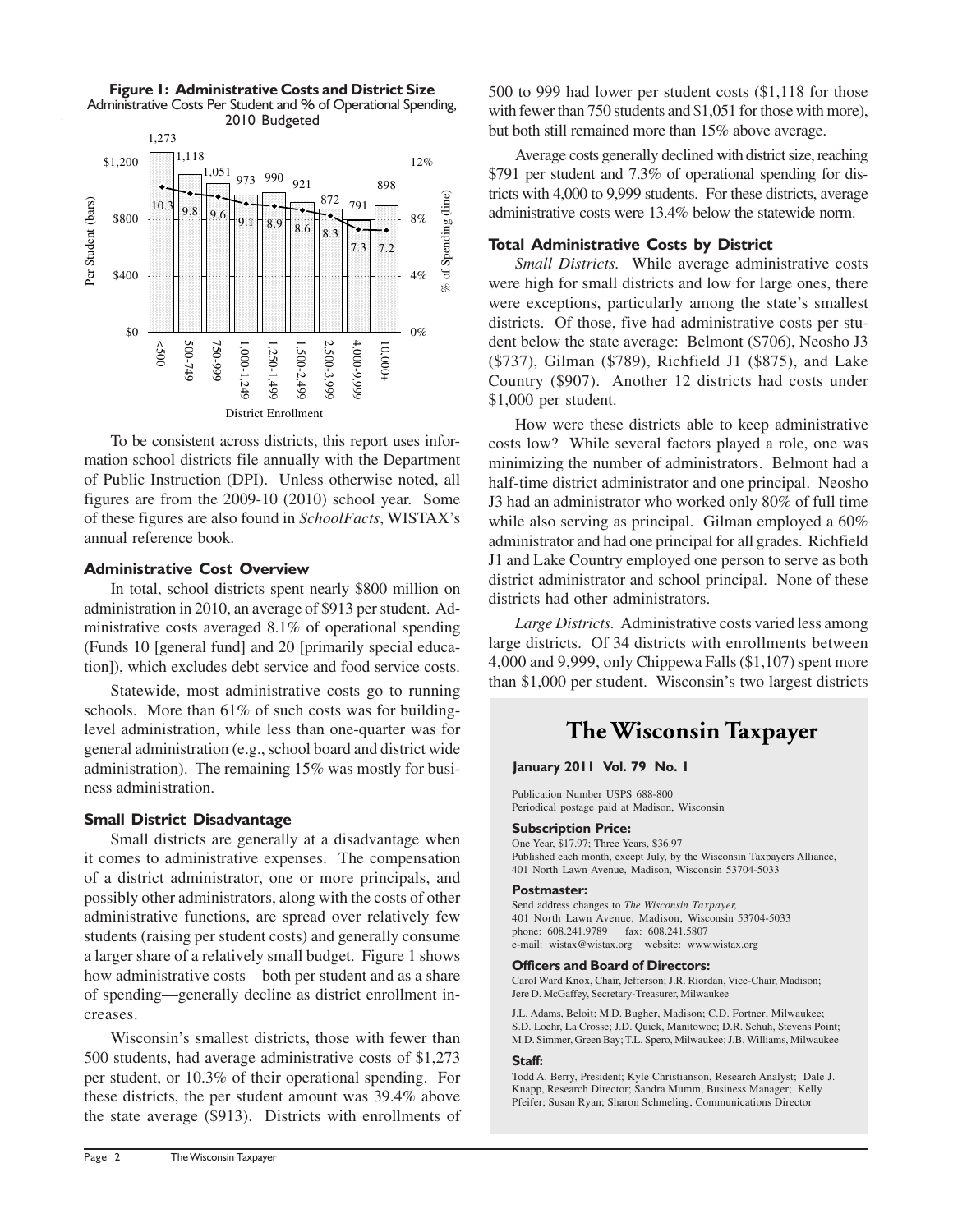also spent more than \$1,000 per pupil: Madison (\$1,003) and Milwaukee (\$1,103).

*Highs and Lows.* Whether measured per student or as a share of spending, school administrative costs varied widely. Using both measures, Table 1 shows districts with the lowest and highest administrative costs. The table confirms Figure 1: Low-administrative-cost districts tend to be large, while high-cost districts are small.

With more than 10,000 students, Oshkosh (\$592) had the lowest per student administrative costs. Of the 10 districts with the lowest administrative costs per pupil, four (Oshkosh, Janesville, Eau Claire, and Racine) had more than 10,000 students. The smallest of the 10 was Baldwin-Woodville (\$679), with 1,560 students.

The 10 highest-spending districts each had fewer than 1,000 students, and nine had fewer than 210. The four highest spenders were all K-8 districts: Norway J7 (\$2,789), Linn J4 (\$2,660), North Lakeland (\$2,639), and Geneva J4 (\$2,599). One other K-8 district, Linn J6, was also among the highest 10.

A similar pattern emerges when analyzing administrative costs as a percent of operational spending. Among the 10 districts with the lowest percentages, Seymour (2,558 students) was the smallest; eight of the 10 had more than 5,000 students.

Of the 10 districts where administration claimed the highest percentage of expenditures, Beloit Turner was the largest, with 1,324 students, while the remaining nine all had fewer than 600 students.

# ADMINISTRATORS

When individuals think of administration, they usually focus on the number and cost of



#### Table 1: Districts with Lowest/Highest Admin. Costs Per Student and % of Expenditures, 2010

|                 |       |        |                      | $%$ of |        |
|-----------------|-------|--------|----------------------|--------|--------|
| <b>District</b> | Amt.  | Enr.   | <b>District</b>      | Spend. | Enr.   |
|                 |       |        |                      |        |        |
| Oshkosh         | \$592 | 10,055 | Oshkosh              | 5.6%   | 10,055 |
| Seymour         | 613   | 2,558  | Janesville           | 5.7    | 10,251 |
| Tomah           | 614   | 3,240  | Racine               | 5.8    | 21,592 |
| Fond du Lac     | 624   | 7,201  | Fond du Lac          | 5.8    | 7,201  |
| Janesville      | 624   | 10,251 | Tomah                | 6.0    | 3,240  |
| Eau Claire      | 659   | 10,659 | Eau Claire           | 6.1    | 10,659 |
| Kaukauna        | 671   | 4,229  | Seymour              | 6.1    | 2,558  |
| Hudson          | 673   | 5,526  | Wausau               | 6.2    | 8,427  |
| Bald.-Wood.     | 679   | 1,560  | Middleton-C.P.       | 6.2    | 5,792  |
| Racine          | 683   | 21,592 | Wis. Rapids          | 6.3    | 5,563  |
| State Avg.      | 913   | 2,024  |                      | 8.1    | 2,024  |
|                 |       |        | Highest 10           |        |        |
| South Shore     | 2,050 | 206    | Fontana J8           | 14.3   | 250    |
| Phelps          | 2,278 | 140    | <b>Beloit Turner</b> | 14.9   | 1,324  |
| Washington      | 2,350 | 71     | <b>Three Lakes</b>   | 15.2   | 550    |
| Linn J6         | 2,364 | 112    | Gresham              | 15.2   | 296    |
| Mercer          | 2,445 | 154    | Gilmanton            | 16.2   | 200    |
| Men. Ind.       | 2,463 | 930    | Linn J4              | 17.2   | 107    |
| Geneva J4       | 2,599 | 101    | Norway J7            | 18.5   | 86     |
| N. Lakeland     | 2,639 | 166    | Linn J6              | 19.0   | 112    |
| Linn J4         | 2,660 | 107    | Rubicon J6           | 19.5   | 108    |
| Norway J7       | 2,789 | 86     | Geneva J4            | 21.7   | 101    |

administrators. Twelve types of administrators (as defined by DPI titles) are shown in Table 4 (page 7), along with employee counts, and average salaries and benefits. To avoid confusion, district heads will be referred to as superintendents, rather than DPI's "district administrator."

In 2010, Wisconsin's 425 school districts reported 3,539 full-time equivalent (FTE) administrators. Nearly two-thirds were either principals (1,665) or assistant principals (680). Ninety-one districts reported a superintendent employed at three-quarter time or less, resulting in 377 FTE superintendents. Districts also employed 168 FTE business managers. Remaining administrator counts ranged from 273 Directors of Instruction/Program Supervisors (DPI figures do not differentiate the two) to less than two FTE Library Media Supervisors. Figure 2 shows administrator numbers for some of the more common positions.

Just as district administrative costs vary, so do the number and types of administrators districts employ. Small districts generally have only a district administrator, a principal, and maybe a business manager. Larger districts have assistant administrators and principals, and heads of various academic areas.

*Small districts generally have higher per student administrative costs than do large districts.*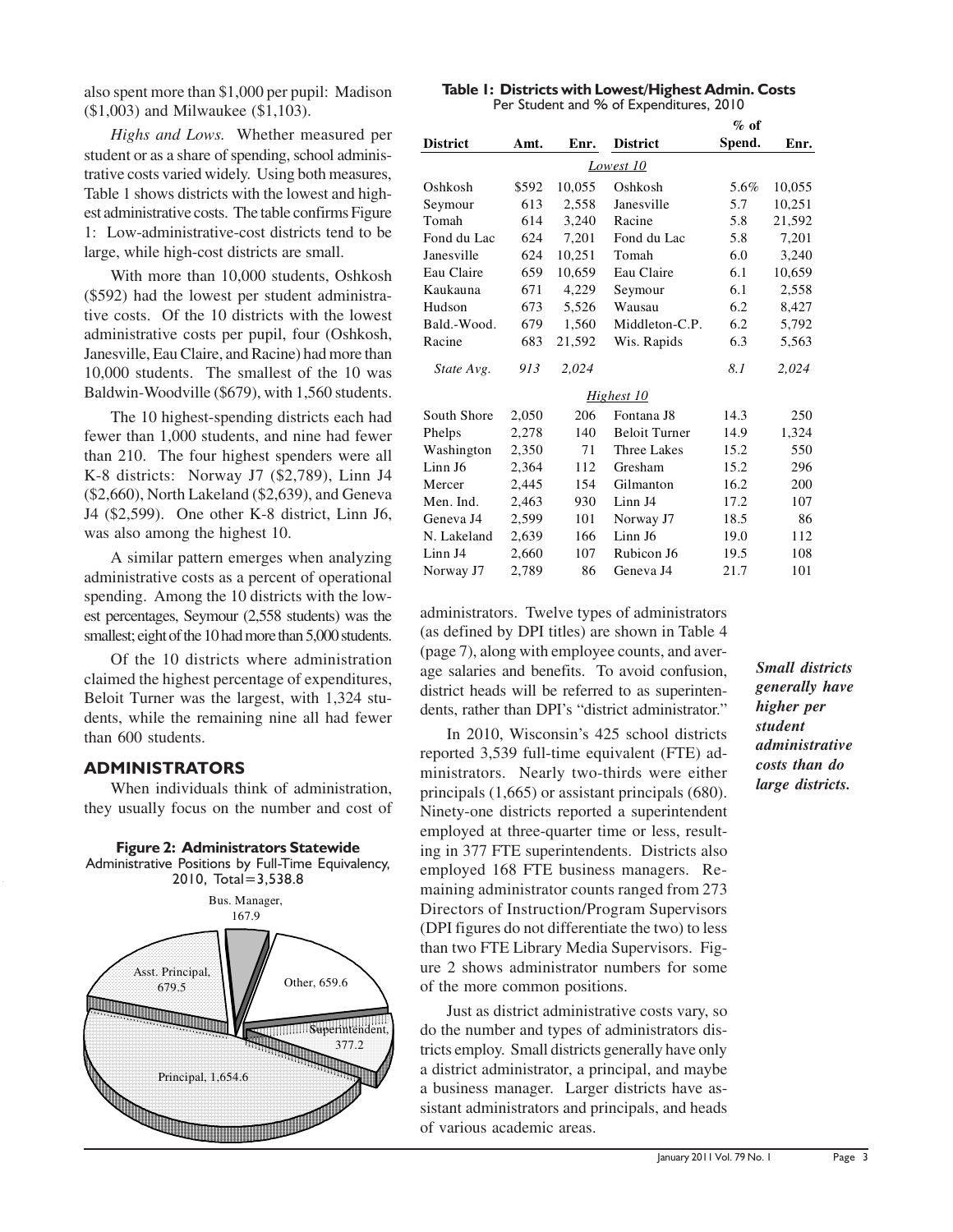# **Superintendents**

The superintendent is typically the face of a school district. In large districts, the position resembles that of a CEO; in small districts, it can require a jack-of-all-trades. In both cases, the district head oversees all district staff, which, in 2010, ranged in number from just over 10 in several small K-8 districts to more than 11,000 in the Milwaukee Public Schools.

*In 2010, 106 districts employed a superintendent at less than full time.*

*Part-Time Administrators.* In 2010, 106 districts employed a superintendent less than full time, and 91 employed one at three-quarter time or less. Several superintendents who were reported as less than full-time were hired after the start of the 2010 school year, and will be fulltime in 2011.

Due to an increasing number of part-timers, the number of superintendent FTEs has been generally declining since 2002. In that year, Wisconsin school districts employed 408.9 FTE superintendents, and 9.4% (40 of 425 reporting districts) of districts reported a superintendent working three-quarter time or less. By 2010, that percentage topped 21% (91 of 422 districts).

Although the part-time superintendent is primarily a small-district phenomenon, 5.0% of districts with over 1,000 students had one. Among the state's smallest districts (those with fewer than 300 students), more than 80% had a part-time head.

*In 2010, nearly 200 superintendents had been at their current job for three years or less.*

Not all part-time superintendents were part-time employees, however. Of 106 superintendents that worked less than full time, 73 were employed part-time in at least one other position—sometimes in administration, sometimes not. Of the 73, 64 were employed full-time when all positions were combined.

Three sets of districts shared a superintendent in 2009 and 2010:

■ Elcho and White Lake—both K-12 districts in Langlade County—employed the same superintendent, each on a half-time basis;

n K-8 Lake Geneva J1 shared a superintendent with Lake Geneva-Genoa Union High; and

 $\blacksquare$  K-12 Lomira shared one with K-8 Hermann #22.

In four districts, the superintendent also served both as a principal and either Director of Special Education/Pupil Services (Drummond and Washington), Director of Instruction (Washburn), or Business Manager (Kohler).

Most, though, wore only one other hat. In 59 districts, the superintendent also was a parttime principal in one or more schools. Other hats worn were: Director of Special Education in Marshall, Riverdale, and Saint Francis; Director of Instruction in Argyle, Deerfield, and Waupaca; and Business Manager in Linn J4 and Weyauwega-Fremont.

*Age and Experience.* On average, superintendents were fairly advanced in age. Although one would expect superintendents to be older, nearly half (206 of 422) were at least 56 years of age in 2010, and 98 were over 60. Meanwhile, 64 (15%) were 45 or younger. The average superintendent was 54 in 2010 and had almost 26 years of experience in education. Experience closely followed age, with 186 (44%) superintendents having at least 30 years in education, while 73 (17%) had 15 years or less.

Educational attainment varied somewhat. Two administrators had only a bachelor's degree, while 175 had a master's and 146 a Ph.D. The remaining 99 had a six-year specialist (93) or other (6) degree.

*Tenure.* The distribution of superintendent tenure is eye-opening. As Figure 3 shows so clearly, the typical superintendent has either served for many years (10 or more) or is relatively new. In 2010, more than 60% either served their current district for at least 10 years or for less than four.

The number of superintendents "new" to their district is striking: 62 were in their first year in 2010; 70 were in their second; and 58 were in their third. Combined, nearly half of superintendents were in their current district three years or less. By contrast, 72 (17%) had been in their current position for 10 years or more.

*Compensation*. In general, superintendents are well compensated. The average salary in

#### Figure 3: Superintendent Tenure Varies # of Years at Current District as of 2010

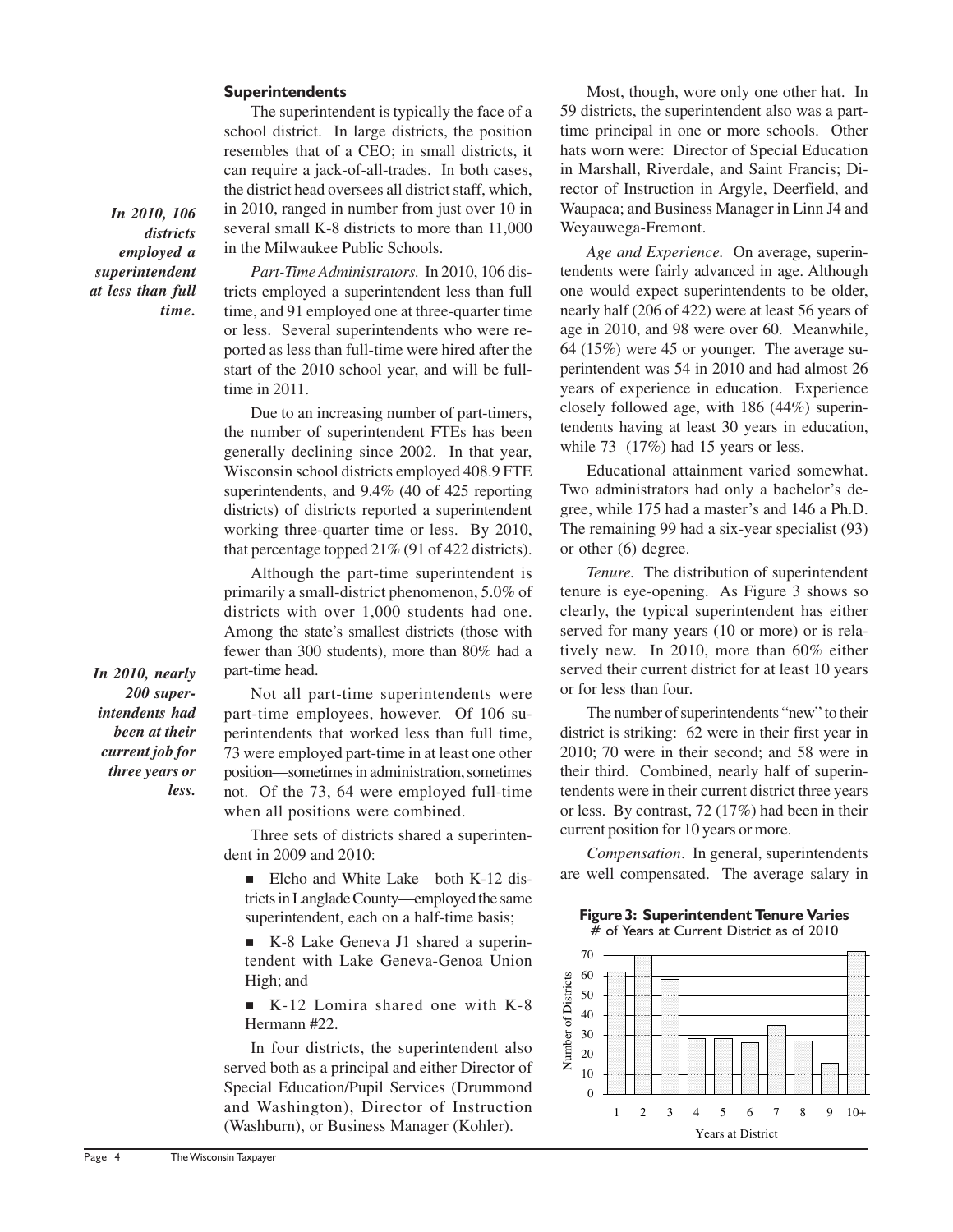2010 was \$115,930 and, since 2000, it has climbed 38.4%, or 3.3% annually (see Table 4). Average benefits topped \$38,000 and have risen an average of 4.8% per year since 2000. When combined, total compensation averaged \$154,216 and had increased 3.7% annually over the last 10 years.

Among full-time superintendents, highest salaries were in Madison (\$198,500), Green Bay (\$184,000), Racine (\$180,000), Milwaukee (\$175,062), and Whitefish Bay (\$170,850). On the other end, 49 full-time district heads earned less than \$100,000, including those in Augusta (\$65,649), Florence (\$85,000), Wheatland J1 (\$85,517), Cameron (\$86,111), Phillips (\$87,000), and Wauzeka-Steuben (\$87,000).

When benefits are added, districts with the highest total compensation included Madison (\$256,715), Milwaukee (\$243,365), Green Bay (\$239,700), Franklin (\$236,573), and Hamilton (\$218,617). Benefits include retirement contributions, employer share of Social Security and Medicare, health, life, and disability insurance, and other miscellaneous benefits, such as reimbursement for college courses.

In general, superintendent compensation rises with district size. This is similar to the private sector, where heads of large companies are generally paid more than those of small ones. There are exceptions, though. For example, Kenosha is the third-largest district in the state, but compensation for the superintendent ranked 76th. Greendale's enrollment ranked 95th, but compensation for its superintendent ranked seventh.

*Assistant Superintendents*. Assistant superintendents are relatively rare in Wisconsin. In 2010, 22 districts employed 27 assistants. Appleton, Madison, and D.C. Everest each had two, while Racine had three. Most of the assistants were full-time, although in Appleton, assistants were employed at 90% of full time. In Oconto Falls, the job was half-time and in Bloomer, it was a 10% position. In all cases, these employees held other positions that brought their total employment to 100%, or full time.

#### **Principals**

For school children, the most well-known administrator is the school principal. Wisconsin school districts employed nearly 1,750 principals, with 39 serving as principal in more than one school and six in more than two. Sometimes, two schools operated out of one building; other times, the buildings were separate.

Of nearly 2,000 principal positions statewide, 595—or just under 30%—were less than full time. In other words, there were 1,654.6 FTE principals in 2010, a figure that was largely unchanged (down 23, or 1.4%) from 2000.

The number of principals is directly related to district enrollment. Larger districts have more schools and tend to need more principals. As mentioned, in some smaller districts, the principal is a part-time position, often filled by the superintendent.

*Age and Experience.* The average principal was 48 years old, although age varied widely. About 18% were less than 40 and another 20% were less than 45. Approximately a quarter were 55 or older (near retirement age), though less than 10% were older than 60.

Principals were generally very experienced in education. More than 20% had 30 or more years of total experience, while another 28% had at least 20 years. Very few (5%) had less than five years of experience, while another 8% had less than 10.

*Salaries and Benefits.* Principal compensation varies depending on district policy, pay schedules, and experience. In small districts, where a principal may also serve as superintendent or in some other position, the portion of

# Table 2: Salaries and Benefits of Principals

Top and Bottom 10 in Total Comp., 2010, Full-Time Principals Only

|                      |                | Avg. Salary |                | Avg. Benefits |                | <b>Total Comp.</b> |                |  |
|----------------------|----------------|-------------|----------------|---------------|----------------|--------------------|----------------|--|
| <b>District</b>      | <b>FTE</b>     | Amt.        | Rk.            | Amt.          | Rk.            | Amt.               | Rk.            |  |
| Hamilton             | 6              | \$110,978   | 3              | \$48,848      | $\mathbf{1}$   | \$159,825          | 1              |  |
| Arrowhead UHS        | 2              | 111,785     | 2              | 43,155        | 11             | 154,939            | $\overline{2}$ |  |
| Hartford UHS         | 1              | 105,998     | 8              | 47,120        | 5              | 153,118            | 3              |  |
| La Crosse            | 14             | 106,565     | 6              | 43,741        | 8              | 150,306            | $\overline{4}$ |  |
| Milwaukee            | 123            | 99.691      | 23             | 48,481        | $\overline{2}$ | 148,172            | 5              |  |
| Fox Point J2         | 2              | 99,975      | 20             | 47,078        | 6              | 147,053            | 6              |  |
| Pewaukee             | $\overline{4}$ | 104,549     | 9              | 41,344        | 24             | 145,893            | 7              |  |
| Hortonville          | 5              | 109,604     | $\overline{4}$ | 35,510        | 139            | 145,115            | 8              |  |
| Lakeland UHS         | 1              | 103,200     | 11             | 41,792        | 21             | 144,992            | 9              |  |
| Mequon-Thiensville   | 6              | 107,689     | 5              | 36,550        | 116            | 144,239            | 10             |  |
| State Avg.           | 5              | 90,966      |                | 35,495        |                | 126,462            |                |  |
| Hustisford           | $\overline{2}$ | 75,000      | 277            | 20,500        | 299            | 95,500             | 301            |  |
| Kickapoo Area        | $\mathbf{1}$   | 62,520      | 310            | 32,790        | 201            | 95,310             | 302            |  |
| Alma Center          | 1              | 68,200      | 302            | 24,568        | 286            | 92,768             | 303            |  |
| Montello             | $\overline{c}$ | 68,148      | 303            | 23,820        | 287            | 91,967             | 304            |  |
| Rio Community        | 1              | 67,228      | 305            | 23,021        | 292            | 90,249             | 305            |  |
| Pardeeville Area     | 3              | 72,549      | 286            | 16,602        | 304            | 89,151             | 306            |  |
| Linn J4              | 1              | 69,435      | 299            | 19,429        | 301            | 88,864             | 307            |  |
| Yorkville J2         | 1              | 70,000      | 298            | 17,900        | 302            | 87.900             | 308            |  |
| Florence             | 1              | 72,000      | 289            | 13,963        | 308            | 85,963             | 309            |  |
| <b>Mineral Point</b> | 1              | 70,054      | 297            | 13,147        | 309            | 83,201             | 310            |  |
|                      |                |             |                |               |                |                    |                |  |

*The average superintendent earned more than \$115,000 in salary and \$38,000 in benefits.*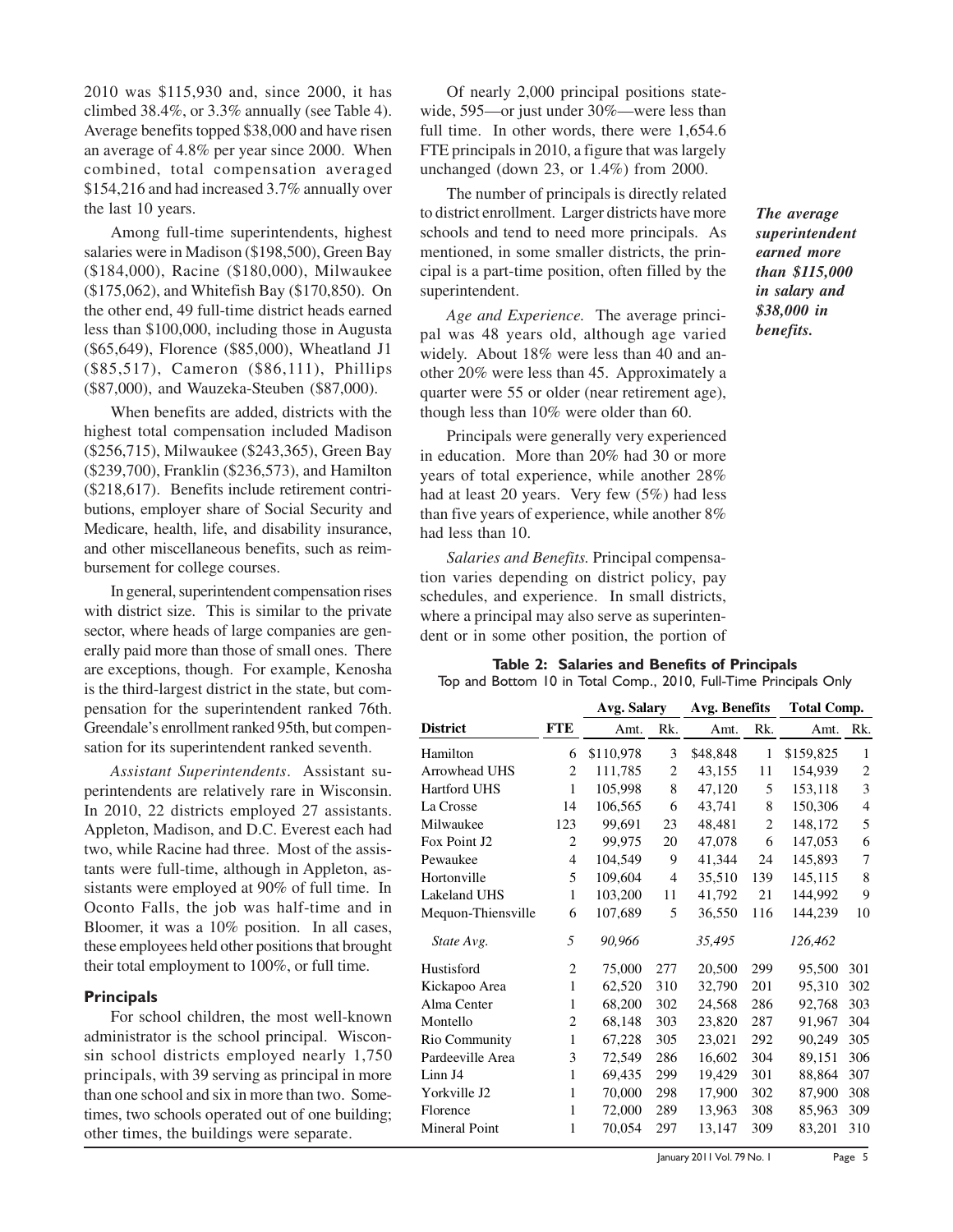the salary paid for serving as principal is difficult to determine. A better picture of average compensation is obtained by looking only at fulltime principals.

Statewide, salaries for all full- and part-time principals averaged \$89,907 (see Table 4). Since 2000, average salaries increased 33.3%, or an average of 2.9% per year. The average was slightly higher (\$90,996) for full-time principals (see Table 2).

For full-time principals, highest average salaries were in Whitefish Bay (\$112,467), Arrowhead (\$111,785), Hamilton (\$110,978), Hortonville (\$109,604), and Mequon-Thiensville (\$107,689). Lowest average salaries were in Kickapoo (\$62,520), Crivitz and Weyerhaeuser (both \$65,000), Cuba City (\$65,613), and North Crawford (\$67,000).

Average benefits depend on the cost of a district's health care plan, coverage (single or family), and salary (retirement benefits are a percentage of salary). Statewide, average benefits for all principals averaged \$34,935, or just under 40% of salary. For full-time principals, they averaged \$35,550.

Average benefit costs for principals were highest in Hamilton (\$48,848), Milwaukee (\$48,481), Wausau (\$47,664), Spencer (\$47,613), and Hartford UHS (\$47,120). School districts reporting the lowest average benefits included Kimberly (\$11,442), Mineral Point (\$13,147), Florence (\$13,963), Middleton-Cross Plains (\$15,462), and Westby (\$15,886).

Relatively low benefit costs are surprising since Social Security and Medicare payments are 7.65% of salary up to about \$100,000, and total retirement costs (employee plus employer share) are over 10% of salary. Thus, benefit costs reach about 18% of salary before factoring in health insurance costs. At a \$100,000 salary, these benefits alone could total \$18,000.

Total compensation—salaries plus benefits—for all principals averaged just under \$125,000 and just over \$126,000 for full-time ones. Table 2 shows districts with the highest and lowest compensation for full-time principals. Seven of the top 10 districts were in the urban southeast, mostly near Milwaukee. Districts with lower compensation tend to be small and spread across the state.

*Assistant Principals*. Assistant principals are typically found in middle and high schools in large districts. In 2010, there were 679.5 FTE assistant principals in 175 districts. Milwaukee (149.0), Madison (24.0), and Racine (23.0) combined for nearly 30% of the total. The smallest district with at least one full-time assistant was Algoma (632 students.)

# Other Administrators

Other than superintendents and principals, the most common administrative positions were:

- Directors of Instruction/Program Supervisors, 273 FTE in 161 districts;
- Directors of Special Education/Pupil Services, 196 in 233 districts;
- Business Managers, 167 in 177 districts; and
- Central Office Administrators, 113 in 56 districts.

*Business Managers.* The complexity of school finance and budgeting in Wisconsin dictates that large districts have business managers. However, several of the state's smallest districts— Friess Lake, Ithaca, Mellen, Weston, and Wonewoc-Union Center—employed a full-time business manager. La Crosse was the only district to report two full-time business managers.

The average salary for a full-time business manager was \$94,587. However, salaries

# Table 3: Costs for All Administrators

| Per Student, 2010, Highest and Lowest Districts |  |  |  |
|-------------------------------------------------|--|--|--|
|                                                 |  |  |  |

| <b>District</b>   | Amt.  | Enr.   | <b>FTE</b> |  |  |  |  |  |
|-------------------|-------|--------|------------|--|--|--|--|--|
| Lowest 10         |       |        |            |  |  |  |  |  |
| Wausaukee         | \$186 | 556    | 1.0        |  |  |  |  |  |
| Niagara           | 215   | 417    | 1.0        |  |  |  |  |  |
| Richfield J1      | 280   | 464    | 1.0        |  |  |  |  |  |
| Gresham           | 303   | 296    | 1.0        |  |  |  |  |  |
| Princeton         | 307   | 389    | 1.0        |  |  |  |  |  |
| Osseo-Fairchild   | 314   | 1,028  | 2.9        |  |  |  |  |  |
| <b>Two Rivers</b> | 326   | 1.887  | 5.0        |  |  |  |  |  |
| Spencer           | 335   | 817    | 2.0        |  |  |  |  |  |
| Neillsville       | 346   | 1,045  | 3.0        |  |  |  |  |  |
| Oshkosh           | 353   | 10,055 | 30.8       |  |  |  |  |  |
| State Avg.        | 522   | 2,024  | 8.3        |  |  |  |  |  |
| Highest 10        |       |        |            |  |  |  |  |  |
| N. Ozaukee        | 1,012 | 871    | 6.9        |  |  |  |  |  |
| Menominee Ind.    | 1,086 | 930    | 8.8        |  |  |  |  |  |
| N. Lakeland       | 1,128 | 166    | 1.1        |  |  |  |  |  |
| Linn J6           | 1,176 | 112    | 1.0        |  |  |  |  |  |
| Rubicon J6        | 1,287 | 108    | 1.0        |  |  |  |  |  |
| Alma              | 1,390 | 272    | 3.0        |  |  |  |  |  |
| Norway J7         | 1,633 | 86     | 0.9        |  |  |  |  |  |
| Linn J4           | 1,809 | 107    | 1.6        |  |  |  |  |  |
| Washington        | 1,998 | 71     | 1.0        |  |  |  |  |  |
| Geneva J4         | 2,189 | 101    | 1.7        |  |  |  |  |  |

*Principal salaries ranged from less than \$70,000 to more than \$110,000.*

*Only 177 of the state's 425 school districts employed a business manager.*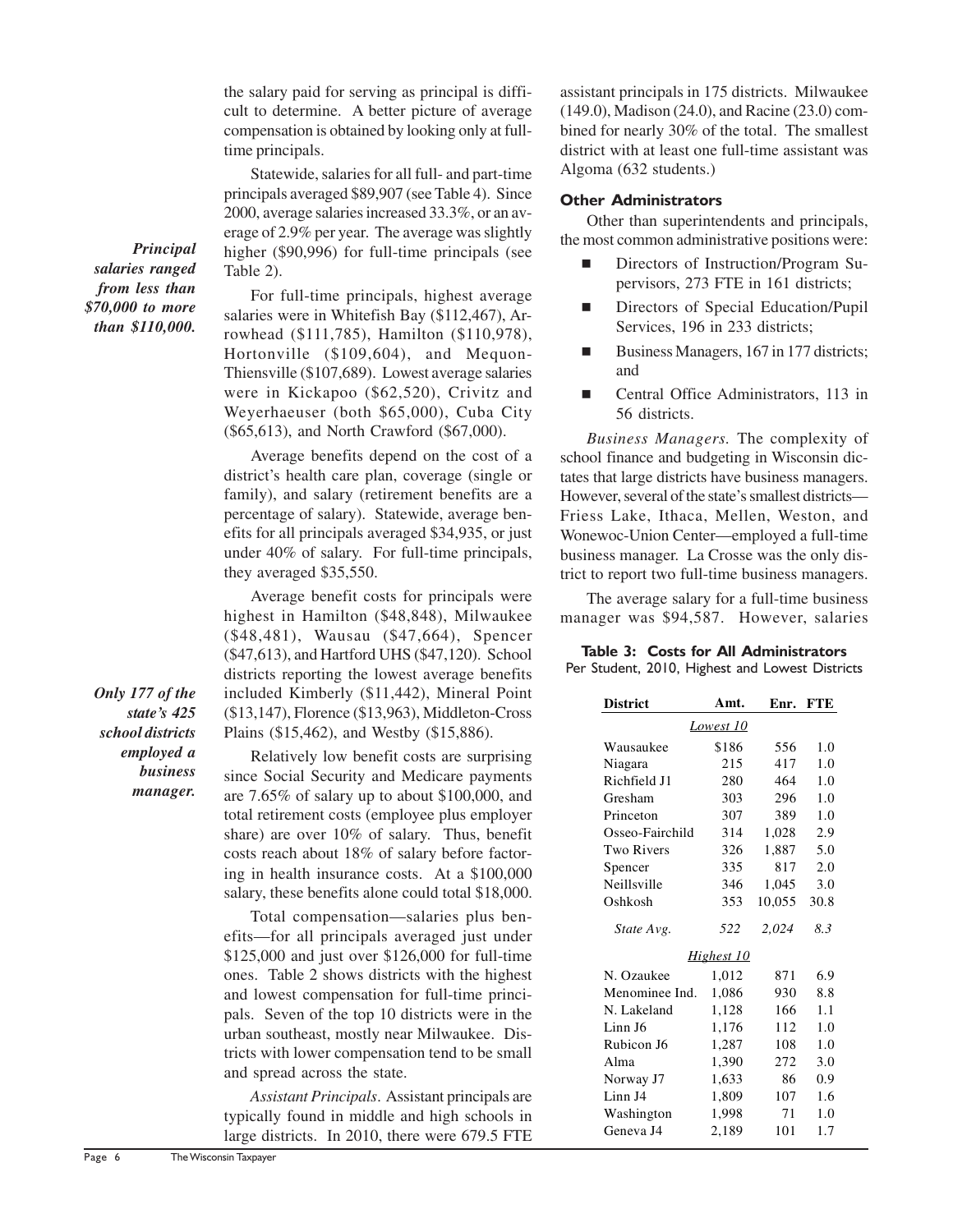|                                             | <b>FTE Jobs</b> |         |          | Avg. Salary |           |                | Avg. Benefits |          |         |
|---------------------------------------------|-----------------|---------|----------|-------------|-----------|----------------|---------------|----------|---------|
|                                             | 2000            | 2010    | $%$ Ch.  | 2000        | 2010      | $%$ Ch.        | 2000          | 2010     | $%$ Ch. |
| District Administrator                      | 406.9           | 377.2   | $-7.3\%$ | \$83,789    | \$115,930 | 38.4%          | \$23,847      | \$38,286 | 60.5%   |
| Asst. District Administrator                | 58.2            | 25.4    | $-56.4$  | 81,545      | 115,139   | $41.2^{\circ}$ | 22,976        | 40,510   | 76.3    |
| Principal                                   | 1,677.8         | 1,654.6 | $-1.4$   | 67,460      | 89,907    | 33.3           | 20,812        | 35,146   | 68.9    |
| <b>Assistant Principal</b>                  | 680.7           | 679.5   | $-0.2$   | 62,127      | 79,986    | 28.7           | 19,889        | 33,113   | 66.5    |
| <b>Business Manager</b>                     | 129.6           | 167.9   | 29.6     | 72,415      | 95,156    | 31.4           | 21,482        | 33,615   | 56.5    |
| Dir. of Instruction/Prog. Supervisor        | 180.3           | 273.1   | 51.5     | 69,063      | 88,816    | 28.6           | 20,094        | 35,079   | 74.6    |
| Dir. of Spec. Educ. and/or Pupil Serv.      | 238.2           | 195.7   | $-17.8$  | 67,874      | 90,451    | 33.3           | 20,696        | 33,852   | 63.6    |
| Asst. Director of Special Education         | 11.9            | 20.2    | 69.3     | 66,555      | 84,055    | 26.3           | 19,828        | 33,290   | 67.9    |
| Central Office Administrator                | 78.1            | 112.6   | 44.1     | 68,308      | 107,106   | 56.8           | 20,353        | 36,371   | 78.7    |
| <b>Instructional Technology Coordinator</b> | na              | 27.4    | na       | na          | 83,395    | na             | na            | 32,130   | na      |
| Dir. of H.R./Multicultural Educ./Equity     | 24.2            | 3.5     | $-85.7$  | 80,697      | 102,221   | 26.7           | 21,843        | 30,006   | 37.4    |
| Library Media Supervisor                    | 12.4            | 1.9     | $-85.0$  | 48,313      | 74,893    | 55.0           | 15,472        | 29,612   | 91.4    |
| <b>Total Administrators</b>                 | 3.498.3         | 3,538.8 | 1.2      | 68,890      | 91,619    | 33.0           | 20,976        | 34,976   | 66.7    |
| Total Students (Thousands)                  | 869.4           | 859.1   | $-1.2$   |             |           |                |               |          |         |
| Students/Administrator                      | 248.5           | 242.8   | $-2.3$   |             |           |                |               |          |         |

Table 4: School District Administration Full-Time Equivalent (FTE) Jobs, Salaries, and Benefits; 2000 and 2010

ranged from less than \$50,000 in Mellen, Royall, and Siren to more than \$125,000 in Franklin, Hamilton, Kenosha, Madison, Nicolet, Oconomowoc, Pewaukee, Wauwatosa, and Whitefish Bay. With the exception of Madison, all of the highest-paying districts were in the Milwaukee area.

*Others.* It is difficult to compare other administrative categories since they can be shared positions or are somewhat broad in definition (e.g., central office administrator).

# ADMINISTRATOR COSTS

While administrative costs include those for administrative support staff and some noncompensation expenses, a narrower perspective would look at only the compensation of administrators. As previously mentioned, total administrative costs averaged \$913 per student statewide. Meanwhile, total compensation for all administrators was \$522 per student, or about 57% of the total. As a percent of operational spending, administrator compensation averaged 4.5% statewide.

# By District

Table 3 shows the 10 highest- and lowestspending districts in terms of administrator costs per student. As with total administrative costs, small districts generally spent the most per student. Geneva J4 (\$2,189), Washington (\$1,998), Linn J4 (\$1,809), Norway J7 (\$1,633), and Alma (\$1,390) spent the most per student on administrators. All are districts with fewer than 300 students.

Small districts also populated the list of districts that spent the least per student. Wausaukee (\$186) spent the least per student, followed by Niagara (\$215), Richfield J1 (\$280), Gresham (\$303), and Princeton (\$307). Like those that spent the most, these are also small districts with fewer than 600 students. Oshkosh was the lone district listed with more than 2,000 students.

The list of districts spending the least on administrators contrasts with Table 1, showing total administrative costs. There, low-spending districts generally had large student populations. In districts large and small, certain administrative functions need be performed. In small districts, there is a high per student cost associated with these functions. However, Table 3 shows that many small districts are accomplishing these tasks with a small number of administrators.

# **OUESTIONS**

Much of the change in school district administration seems to be driven by necessity. Small districts in particular have been the most creative at minimizing administrators and their associated costs. The figures reported here prompt several questions. Can others look to small districts for ways to streamline administration? Would districts benefit from a "best practices" review of school administration? In what other areas are small districts being creative?  $\Box$ 

#### DATA SOURCES:

Wisconsin Department of Public Instruction; WISTAX calculations.

*In many small districts, total administrative costs are high, but costs for administrators are relatively low.*